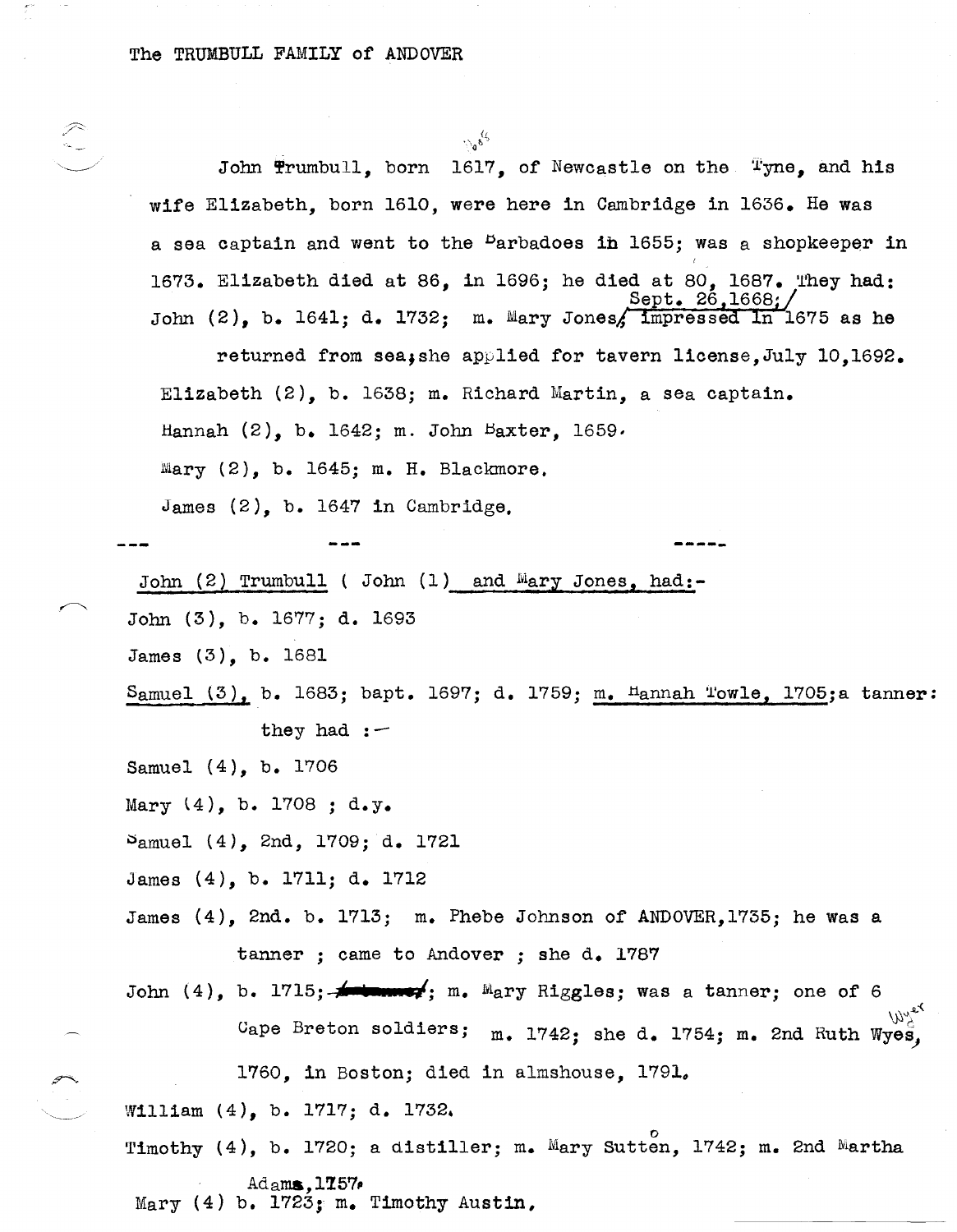Mary (5) 3rd., b. 1752; m. Eben Breed.

James (4)  $Prumbull( Sam (3) John (2) (1) and Phebe Johnson, had:$ Samuel (5), b. 1736 Hannah,  $(5)$ , b. 1738; m. Bavid Newell,  $jr.$ Phebe  $(5)$ , b. 1739; m. Eben Breed.  $James (5)$ , b. 1742; d.y. James  $(5)$ , 2nd. bapt. 1743; m. Ann Dizer, 1764; d. 1769; she m. 2nd.,  $Rebecca$   $(5)$   $b. 1746$ William (5), b. 1748 ; m. Mary Fosdick 1770; she d. 1771; he m. 2nd., Lydia Darling, 1772 samuel  $(5)$ , b. 1749; soldier; servant of S. Sprague at 19; d. 1764 Timothy (5), b. 1754; m. Frances Phipps in ANDOVER,1778; town clerk, 1780-1782. John (4)  $Prumbull(Samuel(3)John (2) (1) and Mary Rigles, had:-$ Samuel (5) Mary (5) John  $(5)$  b.  $\qquad \qquad ;$  lived in Norwich 1782.  $\mathcal{M}$   $\sim$   $\,$ by 2nd wife Ruth Wyes':- .Nath'l (5), baby 1762. **----** Timothy (4) Trumbull (Samuel (3) John (2) (1) and Mary Sutten,had:- Mary  $(5)$ , b. 1742; d.y. **----** Richard (5), b. 1744; goldsmith; inn holder; m. Ann (Dizer)Trumbull, widow of  $\frac{1}{2}$ ames  $(5)(\frac{3}{2}$ ames $(4))$ , 1771; she d/ 1771; he **m.**  $2n\frac{1}{4}$ Hannah Buntin,1775; she d. 1802; he d. 1815, Mary (5), 2nd., b. 1746; d.y. 'l'imothy (5), b. 1749; d. 1754 John (5), b. 1750

 $-2-$